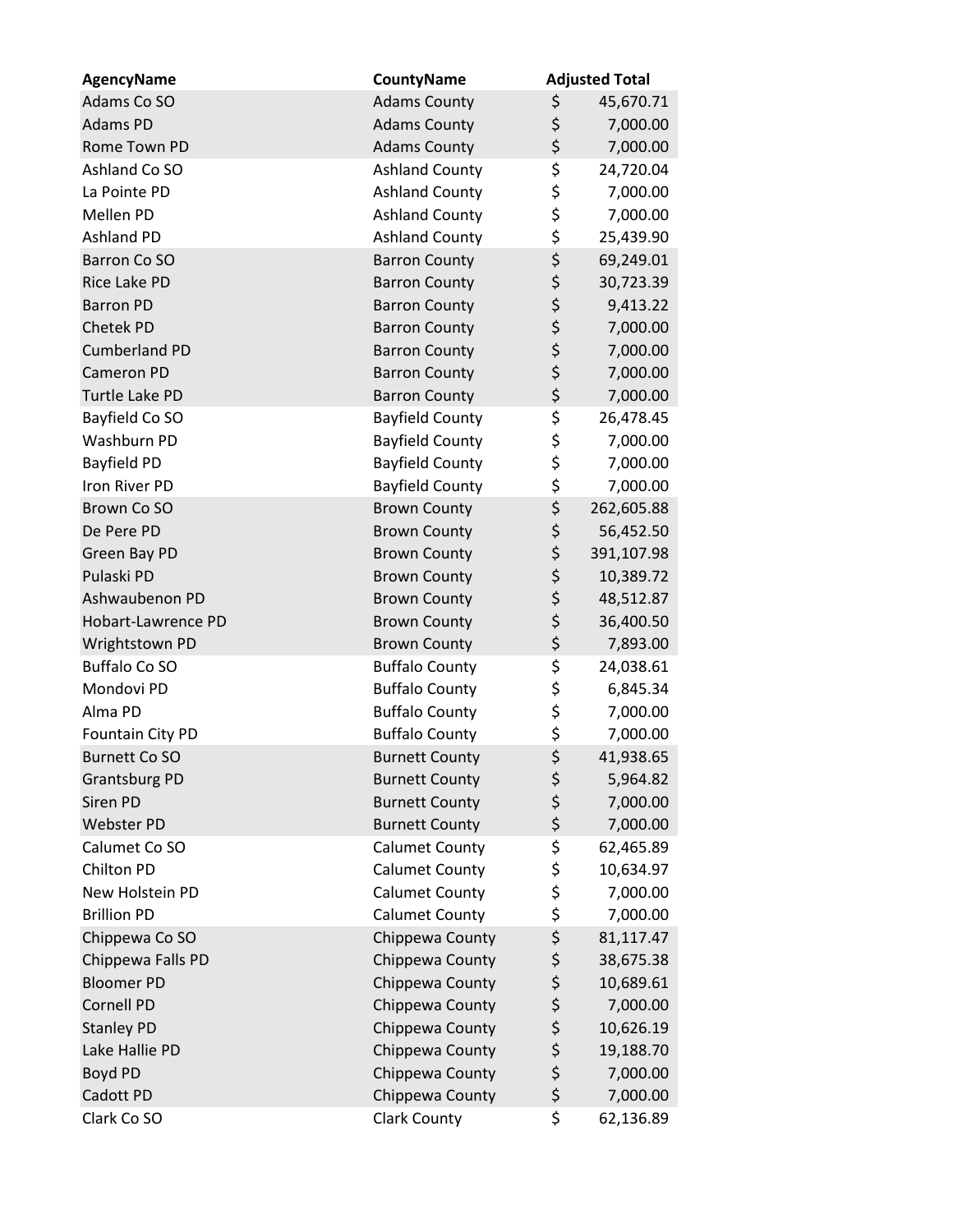| Neillsville PD            | <b>Clark County</b> | \$<br>7,000.00   |
|---------------------------|---------------------|------------------|
| Colby-Abbotsford PD       | <b>Clark County</b> | \$<br>9,416.25   |
| Thorp PD                  | <b>Clark County</b> | \$<br>7,000.00   |
| Greenwood PD              | <b>Clark County</b> | \$<br>7,000.00   |
| Loyal PD                  | <b>Clark County</b> | \$<br>7,000.00   |
| Owen Withee PD            | <b>Clark County</b> | \$<br>7,000.00   |
| Dorchester PD             | <b>Clark County</b> | \$<br>7,000.00   |
| <b>Granton PD</b>         | <b>Clark County</b> | \$<br>7,000.00   |
| Columbia Co SO            | Columbia County     | \$<br>75,771.13  |
| Portage PD                | Columbia County     | \$<br>28,484.29  |
| <b>Wisconsin Dells PD</b> | Columbia County     | \$<br>12,154.00  |
| <b>Columbus PD</b>        | Columbia County     | \$<br>11,551.50  |
| <b>Fall River PD</b>      | Columbia County     | \$<br>7,000.00   |
| Poynette PD               | Columbia County     | \$<br>7,000.00   |
| Rio PD                    | Columbia County     | \$<br>7,000.00   |
| Lodi PD                   | Columbia County     | \$<br>7,000.00   |
| Randolph PD               | Columbia County     | \$<br>7,000.00   |
| Wyocena PD                | Columbia County     | \$<br>7,000.00   |
| Crawford Co SO            | Crawford County     | \$<br>24,960.41  |
| Prairie du Chien PD       | Crawford County     | \$<br>12,462.75  |
| Dane Co SO                | Dane County         | \$<br>335,683.64 |
| <b>Madison PD</b>         | Dane County         | \$<br>834,337.99 |
| Middleton PD              | Dane County         | \$<br>45,724.50  |
| Monona PD                 | Dane County         | \$<br>18,551.25  |
| Mount Horeb PD            | Dane County         | \$<br>17,052.75  |
| Stoughton PD              | Dane County         | \$<br>29,619.00  |
| Sun Prairie PD            | Dane County         | \$<br>79,362.00  |
| <b>Madison Town PD</b>    | Dane County         | \$<br>23,169.44  |
| <b>Cross Plains PD</b>    | Dane County         | \$<br>9,814.50   |
| <b>Marshall PD</b>        | Dane County         | \$<br>12,654.49  |
| <b>Cottage Grove PD</b>   | Dane County         | \$<br>16,274.25  |
| <b>Blue Mounds PD</b>     | Dane County         | \$<br>7,000.00   |
| DeForest PD               | Dane County         | \$<br>24,527.25  |
| <b>Belleville PD</b>      | Dane County         | \$<br>7,000.00   |
| <b>Fitchburg PD</b>       | Dane County         | \$<br>94,197.98  |
| Maple Bluff PD            | Dane County         | \$<br>7,000.00   |
| Mc Farland PD             | Dane County         | \$<br>20,612.25  |
| Oregon PD                 | Dane County         | \$<br>24,115.50  |
| Shorewood Hills PD        | Dane County         | \$<br>7,000.00   |
| Verona PD                 | Dane County         | \$<br>30,483.00  |
| Waunakee PD               | Dane County         | \$<br>32,130.00  |
| Dodge Co SO               | Dodge County        | \$<br>87,172.25  |
| Beaver Dam PD             | Dodge County        | \$<br>36,958.50  |
| Fox Lake PD               | Dodge County        | \$<br>7,000.00   |
| Horicon PD                | Dodge County        | \$<br>10,169.22  |
| Juneau PD                 | Dodge County        | \$<br>7,000.00   |
| Mayville PD               | Dodge County        | \$<br>12,909.72  |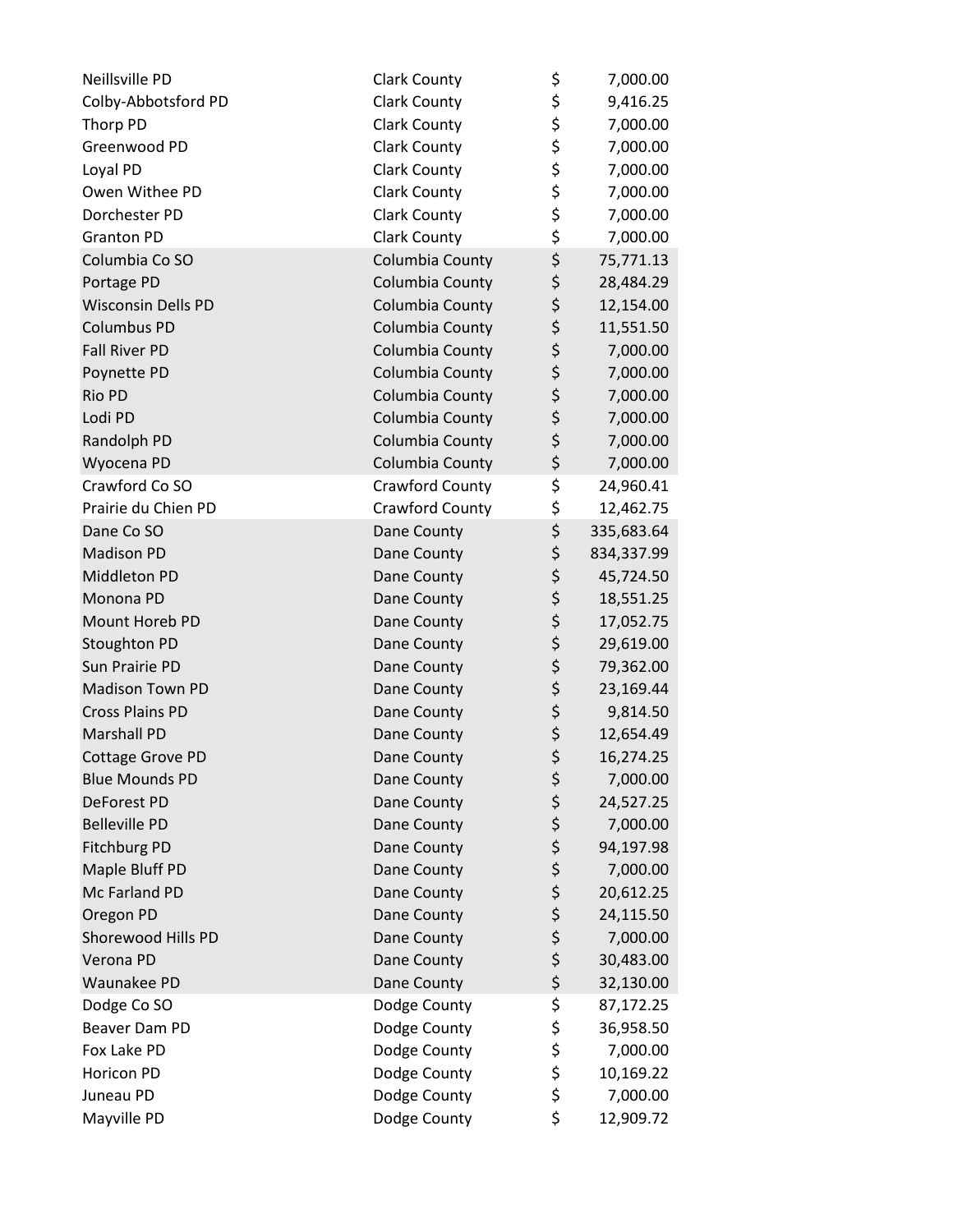| Waupun PD                    | Dodge County           | \$       | 25,164.00  |
|------------------------------|------------------------|----------|------------|
| Lomira PD                    | Dodge County           |          | 7,000.00   |
| <b>Brownsville PD</b>        | Dodge County           | \$<br>\$ | 7,000.00   |
| Iron Ridge PD                | Dodge County           | \$       | 7,000.00   |
| Theresa PD                   | Dodge County           | \$       | 7,000.00   |
| Beaver Dam Township PD       | Dodge County           | \$       | 8,865.00   |
| <b>Hustisford PD</b>         | Dodge County           | \$       | 7,000.00   |
| Lowell PD                    | Dodge County           | \$       | 7,000.00   |
| Neosho/ Ashippun/ Rubicon PD | Dodge County           | \$       | 7,000.00   |
| Osceloa PD                   | Dodge County           | \$       | 7,000.00   |
| Reeseville PD                | Dodge County           | \$       | 7,000.00   |
| Fox Lake Town PD             | Dodge County           | \$       | 7,000.00   |
| <b>Emmet Town PD</b>         | Dodge County           | \$       | 7,000.00   |
| Door Co SO                   | Door County            | \$       | 44,190.09  |
| Sturgeon Bay PD              | Door County            | \$       | 20,054.25  |
| <b>Gibraltar Town PD</b>     | Door County            | \$       | 7,000.00   |
| Washington Island PD         | Door County            | \$       | 7,000.00   |
| Douglas Co SO                | Douglas County         | \$       | 44,597.33  |
| <b>Superior PD</b>           | Douglas County         | \$       | 71,942.82  |
| Lake Nebagamon PD            | Douglas County         | \$       | 7,000.00   |
| Dunn Co SO                   | Dunn County            | \$       | 74,899.12  |
| Menomonie PD                 | Dunn County            | \$       | 47,160.62  |
| <b>Boyceville PD</b>         | Dunn County            | \$       | 7,000.00   |
| Elk Mound PD                 | Dunn County            | \$       | 7,000.00   |
| Colfax PD                    | Dunn County            | \$       | 7,000.00   |
| Eau Claire Co SO             | Eau Claire County      | \$       | 88,684.01  |
| Eau Claire PD                | Eau Claire County      | \$       | 209,202.48 |
| Altoona PD                   | Eau Claire County      | \$       | 23,086.54  |
| Fall Creek PD                | Eau Claire County      | \$       | 7,000.00   |
| Augusta PD                   | Eau Claire County      | \$       | 7,000.00   |
| Fairchild PD                 | Eau Claire County      | \$       | 7,000.00   |
| Florence Co SO               | <b>Florence County</b> | \$       | 13,007.53  |
| Fond du Lac Co SO            | Fond Du Lac County     | \$       | 96,041.12  |
| Fond du Lac PD               | Fond Du Lac County     | \$       | 135,692.40 |
| <b>Ripon PD</b>              | Fond Du Lac County     | \$       | 21,893.41  |
| Campbellsport PD             | Fond Du Lac County     | \$       | 7,000.00   |
| North Fond du Lac PD         | Fond Du Lac County     | \$       | 11,450.25  |
| Oakfield PD                  | Fond Du Lac County     | \$       | 7,000.00   |
| Ripon Township PD            | Fond Du Lac County     | \$       | 7,000.00   |
| Brandon-Fairwater PD         | Fond Du Lac County     | \$       | 7,000.00   |
| Rosendale PD                 | Fond Du Lac County     | \$       | 7,000.00   |
| Forest Co SO                 | <b>Forest County</b>   | \$       | 19,939.91  |
| <b>Crandon PD</b>            | <b>Forest County</b>   | \$       | 7,000.00   |
| Laona PD                     | <b>Forest County</b>   | \$       | 7,000.00   |
| Grant Co SO                  | <b>Grant County</b>    | \$       | 64,069.47  |
| <b>Boscobel PD</b>           | <b>Grant County</b>    | \$       | 9,267.19   |
| Fennimore PD                 | <b>Grant County</b>    | \$       | 7,000.00   |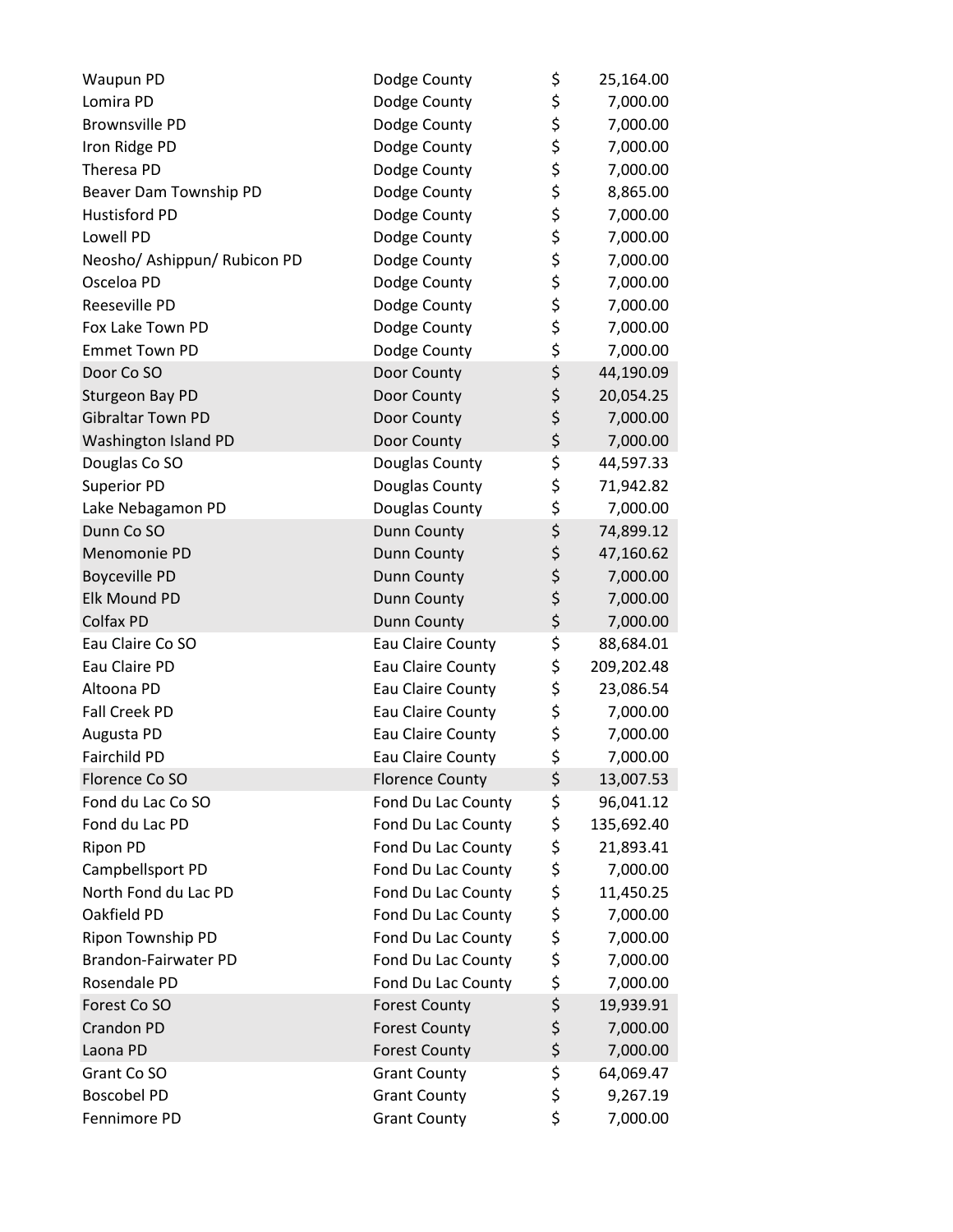| Lancaster PD                | <b>Grant County</b>      | \$<br>12,224.95 |
|-----------------------------|--------------------------|-----------------|
| Platteville PD              | <b>Grant County</b>      | \$<br>35,013.44 |
| Cuba City PD                | <b>Grant County</b>      | \$<br>7,000.00  |
| Hazel Green PD              | <b>Grant County</b>      | \$<br>7,000.00  |
| Muscoda PD                  | <b>Grant County</b>      | \$<br>7,000.00  |
| Dickeyville PD              | <b>Grant County</b>      | \$<br>7,000.00  |
| Cassville PD                | <b>Grant County</b>      | \$<br>7,000.00  |
| Green Co SO                 | <b>Green County</b>      | \$<br>44,469.35 |
| Monroe PD                   | <b>Green County</b>      | \$<br>23,710.50 |
| <b>Brodhead PD</b>          | <b>Green County</b>      | \$<br>7,294.50  |
| Albany PD                   | <b>Green County</b>      | \$<br>7,000.00  |
| Monticello PD               | <b>Green County</b>      | \$<br>7,000.00  |
| New Glarus PD               | <b>Green County</b>      | \$<br>7,000.00  |
| Green Lake Co SO            | <b>Green Lake County</b> | \$<br>24,732.65 |
| <b>Berlin PD</b>            | <b>Green Lake County</b> | \$<br>12,080.25 |
| Markesan PD                 | <b>Green Lake County</b> | \$<br>7,000.00  |
| Princeton PD                | <b>Green Lake County</b> | \$<br>7,000.00  |
| Green Lake PD               | <b>Green Lake County</b> | \$<br>7,000.00  |
| Iowa Co SO                  | Iowa County              | \$<br>31,762.34 |
| Dodgeville PD               | Iowa County              | \$<br>10,527.75 |
| Mineral Pt PD               | Iowa County              | \$<br>7,000.00  |
| <b>Highland PD</b>          | Iowa County              | \$<br>7,000.00  |
| <b>Barneveld PD</b>         | Iowa County              | \$<br>7,000.00  |
| Avoca PD                    | Iowa County              | \$<br>7,000.00  |
| Linden PD                   | Iowa County              | \$<br>7,000.00  |
| Arena PD                    | Iowa County              | \$<br>7,000.00  |
| Iron Co SO                  | Iron County              | \$<br>9,852.24  |
| Hurley PD                   | Iron County              | \$<br>7,000.00  |
| Jackson Co SO               | Jackson County           | \$<br>39,490.31 |
| <b>Black River Falls PD</b> | Jackson County           | \$<br>9,730.47  |
| Melrose PD                  | Jackson County           | \$<br>7,000.00  |
| Merrillan PD                | Jackson County           | \$<br>7,000.00  |
| Jefferson Co SO             | Jefferson County         | \$<br>92,118.24 |
| Fort Atkinson PD            | Jefferson County         | \$<br>33,866.92 |
| Jefferson PD                | Jefferson County         | \$<br>22,190.41 |
| Watertown PD                | Jefferson County         | \$<br>67,369.20 |
| Lake Mills PD               | Jefferson County         | \$<br>18,032.62 |
| Palmyra PD                  | Jefferson County         | \$<br>7,000.00  |
| Waterloo PD                 | Jefferson County         | \$<br>11,437.45 |
| Johnson Creek PD            | Jefferson County         | \$<br>7,000.00  |
| Lake Mills Town PD          | Jefferson County         | \$<br>7,000.00  |
| Oakland Town PD             | Jefferson County         | \$<br>7,000.00  |
| Juneau Co SO                | Juneau County            | \$<br>50,277.31 |
| Elroy PD                    | Juneau County            | \$<br>7,000.00  |
| <b>Mauston PD</b>           | Juneau County            | \$<br>12,879.07 |
| New Lisbon PD               | Juneau County            | \$<br>7,000.00  |
| <b>Lyndon Station PD</b>    | Juneau County            | \$<br>7,000.00  |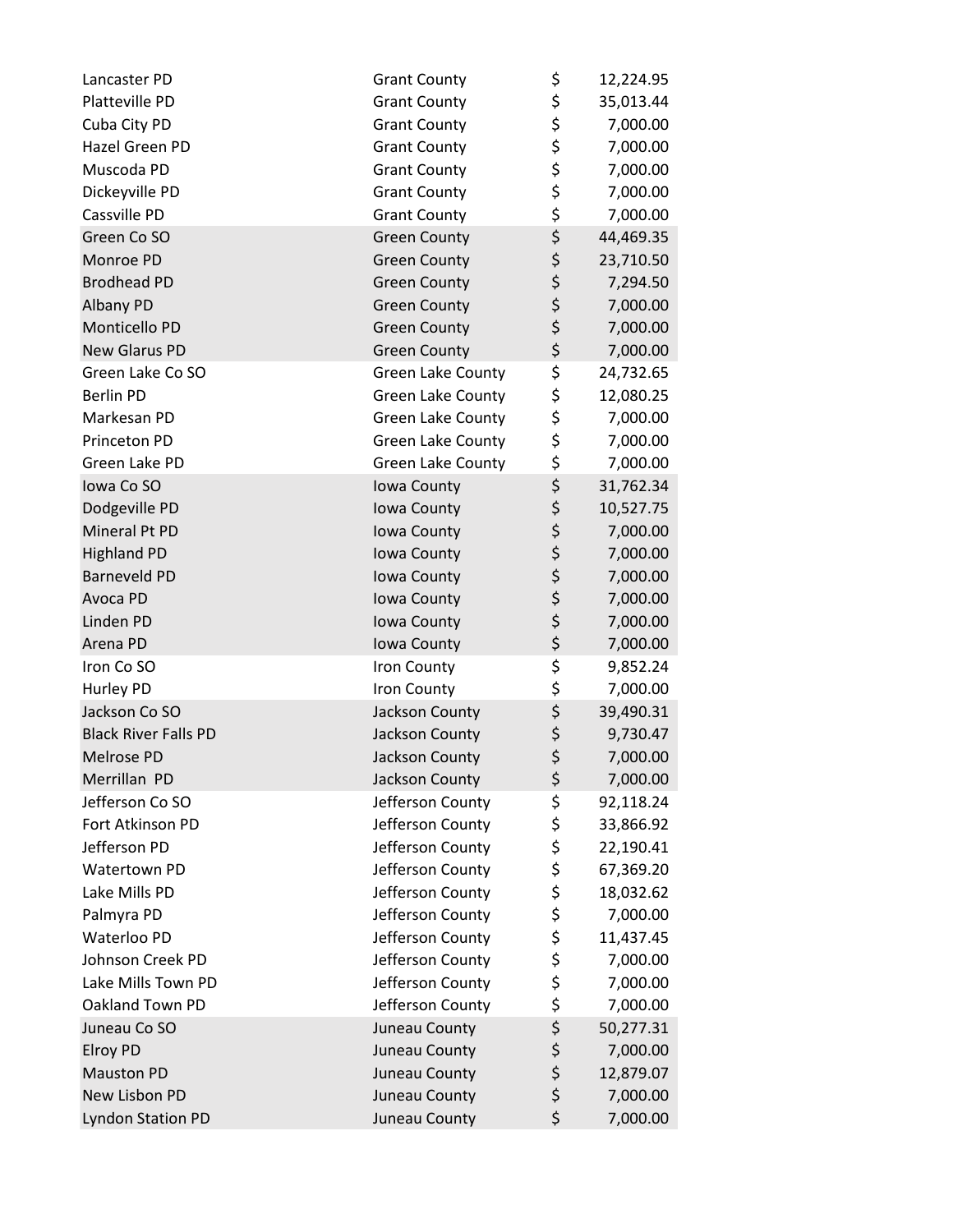| Necedah PD               | Juneau County           | \$<br>7,000.00   |
|--------------------------|-------------------------|------------------|
| <b>Union Center PD</b>   | Juneau County           | \$<br>7,000.00   |
| <b>Wonewoc PD</b>        | Juneau County           | \$<br>7,000.00   |
| Kenosha Co SO            | Kenosha County          | \$<br>141,631.80 |
| Kenosha PD               | Kenosha County          | \$<br>339,847.19 |
| <b>Twin Lakes PD</b>     | Kenosha County          | \$<br>20,209.63  |
| Pleasant Prairie PD      | Kenosha County          | \$<br>56,945.45  |
| Randall Town PD          | Kenosha County          | \$<br>7,155.00   |
| Kewaunee Co SO           | <b>Kewaunee County</b>  | \$<br>33,637.14  |
| Algoma PD                | Kewaunee County         | \$<br>7,000.00   |
| Kewaunee PD              | <b>Kewaunee County</b>  | \$<br>7,000.00   |
| Luxemburg PD             | <b>Kewaunee County</b>  | \$<br>7,000.00   |
| La Crosse Co SO          | La Crosse County        | \$<br>82,030.30  |
| La Crosse PD             | La Crosse County        | \$<br>152,940.47 |
| Onalaska PD              | La Crosse County        | \$<br>42,912.00  |
| West Salem PD            | La Crosse County        | \$<br>14,147.86  |
| <b>Bangor PD</b>         | La Crosse County        | \$<br>7,000.00   |
| Campbell PD              | La Crosse County        | \$<br>9,666.00   |
| Holmen PD                | La Crosse County        | \$<br>22,803.75  |
| Shelby Town PD           | La Crosse County        | \$<br>10,608.75  |
| Lafayette Co SO          | Lafayette County        | \$<br>26,724.73  |
| Argyle PD                | Lafayette County        | \$<br>7,000.00   |
| <b>Blanchardville PD</b> | Lafayette County        | \$<br>7,000.00   |
| Darlington PD            | Lafayette County        | \$<br>7,000.00   |
| <b>Belmont PD</b>        | Lafayette County        | \$<br>7,000.00   |
| <b>Benton PD</b>         | Lafayette County        | \$<br>7,000.00   |
| Shullsburg PD            | Lafayette County        | \$<br>7,000.00   |
| Langlade Co SO           | Langlade County         | \$<br>27,369.13  |
| Antigo PD                | Langlade County         | \$<br>22,152.58  |
| Lincoln Co SO            | <b>Lincoln County</b>   | \$<br>56,468.59  |
| <b>Merrill PD</b>        | <b>Lincoln County</b>   | \$<br>20,214.00  |
| <b>Tomahawk PD</b>       | Lincoln County          | \$<br>7,000.00   |
| Manitowoc Co SO          | <b>Manitowoc County</b> | \$<br>76,643.55  |
| Manitowoc PD             | <b>Manitowoc County</b> | \$<br>99,487.80  |
| <b>Two Rivers PD</b>     | <b>Manitowoc County</b> | \$<br>31,719.02  |
| Kiel PD                  | <b>Manitowoc County</b> | \$<br>10,812.94  |
| <b>Cleveland PD</b>      | <b>Manitowoc County</b> | \$<br>7,000.00   |
| Mishicot PD              | <b>Manitowoc County</b> | \$<br>7,000.00   |
| Reedsville PD            | <b>Manitowoc County</b> | \$<br>7,000.00   |
| St. Nazianz PD           | Manitowoc County        | \$<br>7,000.00   |
| Marathon Co SO           | <b>Marathon County</b>  | \$<br>140,882.00 |
| Rothschild PD            | <b>Marathon County</b>  | \$<br>11,853.00  |
| <b>Wausau PD</b>         | <b>Marathon County</b>  | \$<br>136,144.07 |
| <b>Athens PD</b>         | <b>Marathon County</b>  | \$<br>7,000.00   |
| <b>Edgar PD</b>          | <b>Marathon County</b>  | \$<br>7,000.00   |
| Marathon City PD         | Marathon County         | \$<br>7,000.00   |
| Spencer PD               | <b>Marathon County</b>  | \$<br>7,000.00   |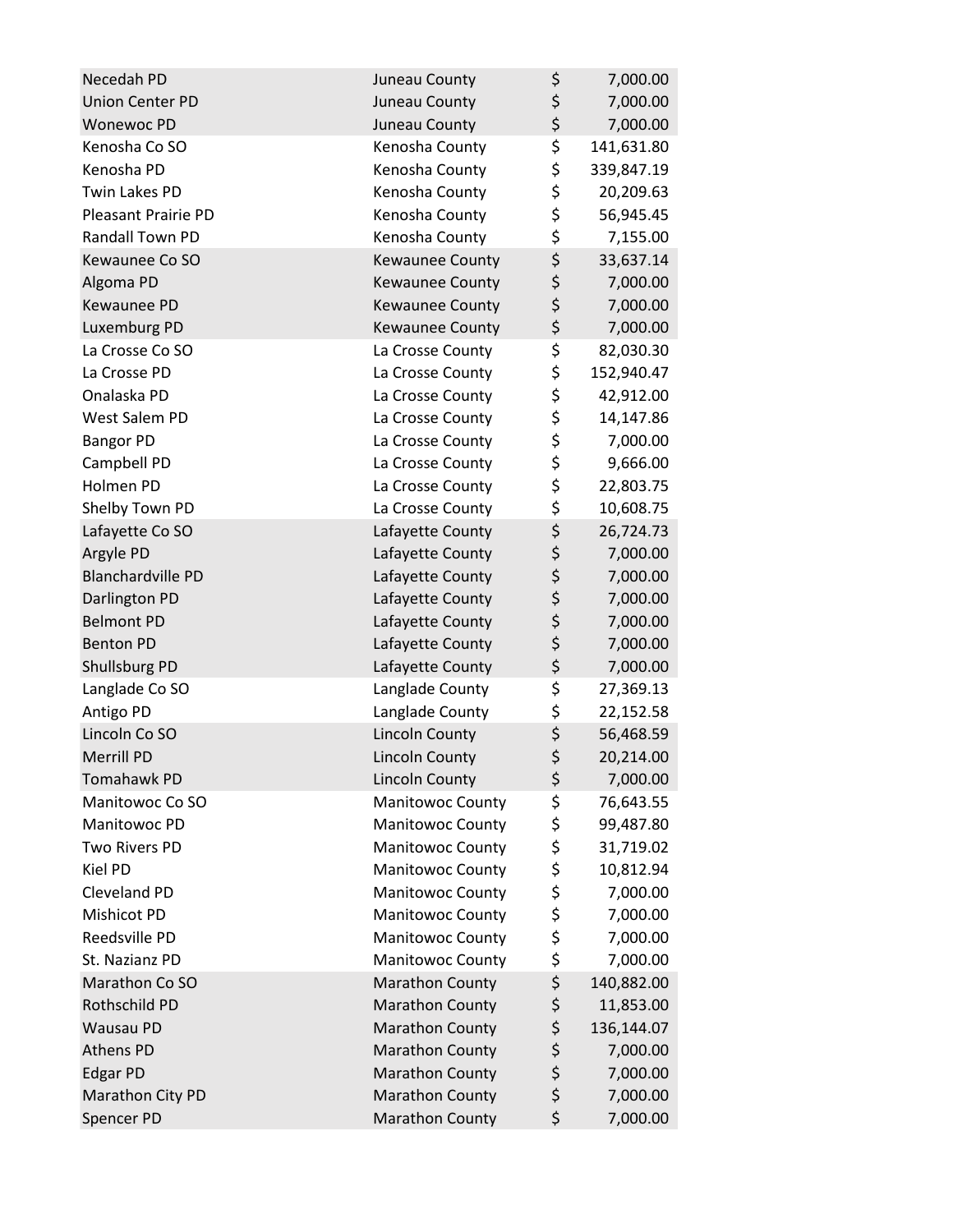| Mosinee PD              | <b>Marathon County</b>  | \$<br>9,180.00     |
|-------------------------|-------------------------|--------------------|
| <b>Everest Metro PD</b> | <b>Marathon County</b>  | \$<br>54,542.58    |
| Kronenwetter PD         | <b>Marathon County</b>  | \$<br>18,407.25    |
| Spencer PD              | <b>Marathon County</b>  | \$<br>7,000.00     |
| Marinette Co SO         | <b>Marinette County</b> | \$<br>55,822.45    |
| Marinette PD            | <b>Marinette County</b> | \$<br>31,780.61    |
| Niagara PD              | <b>Marinette County</b> | \$<br>7,000.00     |
| Peshtigo PD             | <b>Marinette County</b> | \$<br>7,490.25     |
| Coleman PD              | <b>Marinette County</b> | \$<br>7,000.00     |
| Crivitz PD              | <b>Marinette County</b> | \$<br>7,000.00     |
| Marquette Co SO         | <b>Marquette County</b> | \$<br>26,528.59    |
| Montello PD             | <b>Marquette County</b> | \$<br>7,000.00     |
| Westfield PD            | <b>Marquette County</b> | \$<br>7,000.00     |
| Neshkoro PD             | <b>Marquette County</b> | \$<br>7,000.00     |
| Oxford PD               | <b>Marquette County</b> | \$<br>7,000.00     |
| <b>Endeavor PD</b>      | <b>Marquette County</b> | \$<br>7,000.00     |
| Menominee Co SO         | <b>Menominee County</b> | \$<br>10,316.25    |
| Milwaukee Co SO         | Milwaukee County        | \$<br>218,933.76   |
| <b>Bayside PD</b>       | Milwaukee County        | \$<br>9,724.50     |
| <b>Brown Deer PD</b>    | Milwaukee County        | \$<br>38,952.27    |
| <b>Cudahy PD</b>        | Milwaukee County        | \$<br>49,650.74    |
| Fox Point PD            | Milwaukee County        | \$<br>14,674.50    |
| Franklin PD             | Milwaukee County        | \$<br>80,581.50    |
| <b>Glendale PD</b>      | Milwaukee County        | \$<br>35,643.02    |
| Greendale PD            | Milwaukee County        | \$<br>37,446.46    |
| Greenfield PD           | Milwaukee County        | \$<br>99,545.05    |
| <b>Hales Corners PD</b> | Milwaukee County        | \$<br>16,983.00    |
| Oak Creek PD            | <b>Milwaukee County</b> | \$<br>96,202.53    |
| River Hills PD          | Milwaukee County        | \$<br>7,000.00     |
| St. Francis PD          | Milwaukee County        | \$<br>21,899.25    |
| Shorewood PD            | <b>Milwaukee County</b> | \$<br>29,549.25    |
| South Milwaukee PD      | Milwaukee County        | \$<br>46,408.50    |
| Wauwatosa PD            | Milwaukee County        | \$<br>128,017.03   |
| West Allis PD           | Milwaukee County        | \$<br>191,074.09   |
| West Milwaukee PD       | Milwaukee County        | \$<br>21,566.52    |
| Whitefish Bay PD        | Milwaukee County        | \$<br>30,901.50    |
| Milwaukee PD            | Milwaukee County        | \$<br>3,000,000.00 |
| Monroe Co SO            | Monroe County           | \$<br>73,916.22    |
| Cashton PD              | Monroe County           | \$<br>7,000.00     |
| Sparta PD               | Monroe County           | \$<br>33,454.68    |
| <b>Tomah PD</b>         | Monroe County           | \$<br>26,538.25    |
| Norwalk PD              | Monroe County           | \$<br>7,000.00     |
| Wilton PD               | Monroe County           | \$<br>7,000.00     |
| Oconto Co SO            | <b>Oconto County</b>    | \$<br>66,845.17    |
| <b>Gillett PD</b>       | <b>Oconto County</b>    | \$<br>7,000.00     |
| Oconto PD               | <b>Oconto County</b>    | \$<br>17,550.98    |
| Oconto Falls PD         | <b>Oconto County</b>    | \$<br>7,000.00     |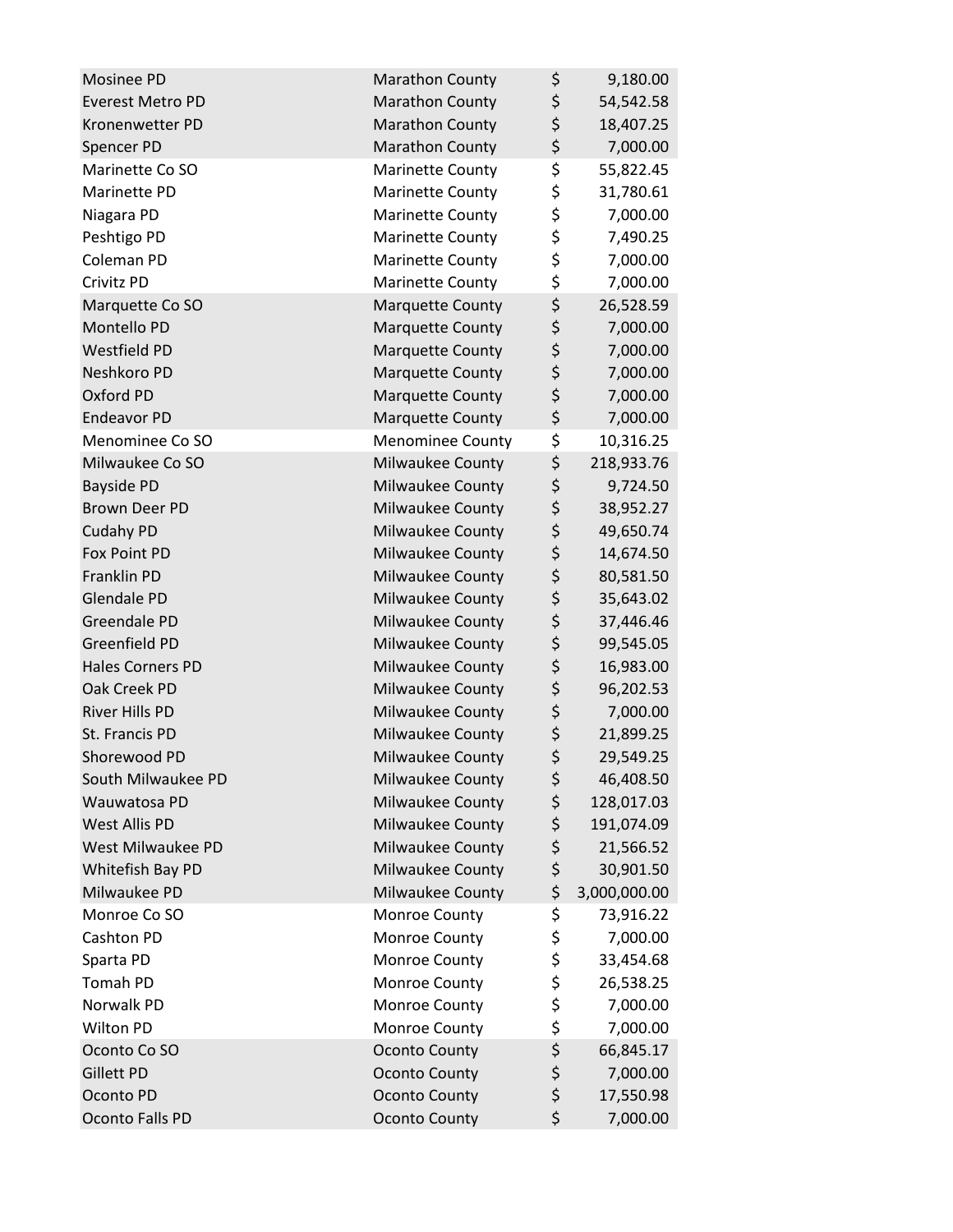| Lena PD                   | <b>Oconto County</b>    | \$       | 7,000.00   |
|---------------------------|-------------------------|----------|------------|
| <b>Suring PD</b>          | <b>Oconto County</b>    | \$       | 7,000.00   |
| Oneida Co SO              | Oneida County           | \$       | 47,360.73  |
| Minocqua PD               | Oneida County           | \$       | 11,638.26  |
| Rhinelander PD            | Oneida County           | \$       | 21,387.16  |
| Woodruff PD               | Oneida County           | \$       | 7,000.00   |
| Three Lakes PD            | Oneida County           | \$       | 7,000.00   |
| Outagamie Co SO           | <b>Outagamie County</b> | \$       | 144,744.05 |
| Appleton PD               | <b>Outagamie County</b> | \$       | 225,617.56 |
| Kaukauna PD               | <b>Outagamie County</b> | \$       | 43,276.84  |
| Fox Valley Metro PD       | <b>Outagamie County</b> | \$       | 51,158.25  |
| Seymour                   | <b>Outagamie County</b> | \$       | 9,460.26   |
| Shiocton PD               | <b>Outagamie County</b> | \$       | 7,000.00   |
| Hortonville PD            | <b>Outagamie County</b> | \$       | 6,606.00   |
| <b>Grand Chute PD</b>     | <b>Outagamie County</b> | \$       | 68,814.55  |
| <b>Black Creek PD</b>     | <b>Outagamie County</b> | \$       | 7,000.00   |
| Ozaukee Co SO             | Ozaukee County          | \$       | 65,035.68  |
| Mequon PD                 | Ozaukee County          | \$       | 55,185.75  |
| Port Washington PD        | Ozaukee County          | \$       | 26,959.50  |
| Cedarburg PD              | Ozaukee County          | \$       | 26,147.25  |
| <b>Grafton PD</b>         | Ozaukee County          | \$       | 26,410.50  |
| Thiensville PD            | Ozaukee County          | \$       | 7,011.00   |
| Saukville PD              | Ozaukee County          | \$       | 9,969.75   |
| Fredonia PD               | Ozaukee County          | \$       | 5,069.25   |
| Pepin Co SO               | Pepin County            | \$       | 11,168.51  |
| <b>Durand PD</b>          | Pepin County            | \$       | 7,000.00   |
| Pepin PD                  | Pepin County            | \$       | 7,000.00   |
| Pierce Co SO              | Pierce County           | \$       | 53,431.03  |
| River Falls PD (Old)      | Pierce County           | \$       | 36,317.25  |
| <b>Ellsworth PD</b>       | Pierce County           | \$       | 7,470.00   |
| Prescott PD               | <b>Pierce County</b>    | \$       | 9,672.75   |
| Spring Valley PD          | <b>Pierce County</b>    | \$       | 7,000.00   |
| Elmwood PD                | Pierce County           | \$       | 7,000.00   |
| Polk Co SO                | Polk County             | \$       | 79,022.31  |
| Amery PD                  | Polk County             | \$       | 7,000.00   |
| St. Croix Falls PD        | Polk County             | \$       | 7,116.40   |
| <b>Frederic PD</b>        | Polk County             | \$       | 7,000.00   |
| Osceola PD                | Polk County             | \$       | 7,158.30   |
| Luck PD                   | Polk County             |          | 7,000.00   |
| Milltown PD               | Polk County             | \$<br>\$ | 7,000.00   |
| Balsam Lake - Centuria PD | Polk County             | \$       | 7,000.00   |
| <b>Clayton PD</b>         | Polk County             | \$       | 7,000.00   |
| Clear Lake PD             | Polk County             | \$       | 7,000.00   |
| Dresser PD                | Polk County             | \$       | 7,000.00   |
| Portage Co SO             | Portage County          | \$       | 80,590.66  |
| <b>Stevens Point PD</b>   | Portage County          | \$       | 67,878.62  |
| Plover PD                 | Portage County          | \$       | 37,864.61  |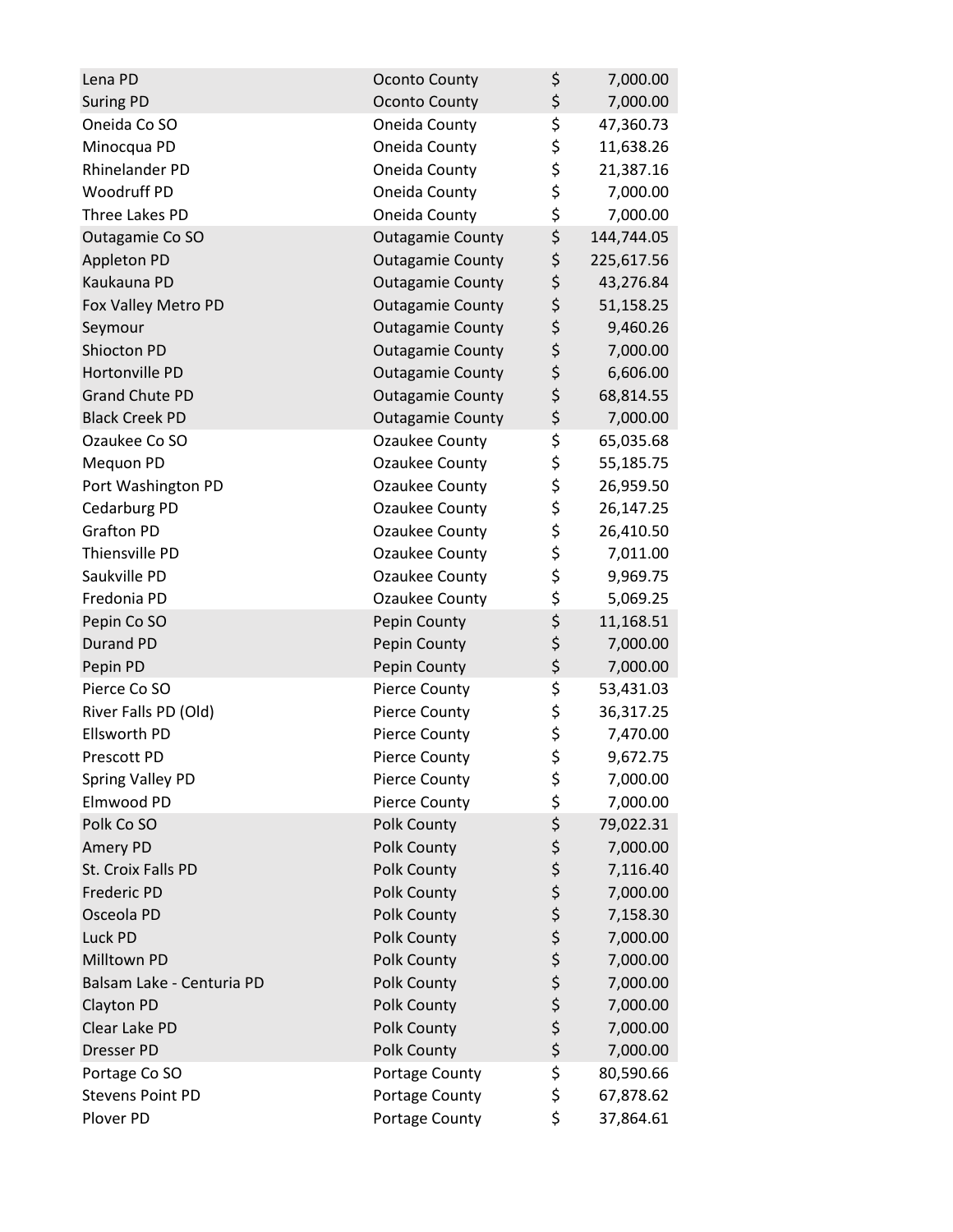| Price Co SO               | <b>Price County</b>    | \$     | 22,710.35  |
|---------------------------|------------------------|--------|------------|
| Park Falls PD             | <b>Price County</b>    | \$     | 7,000.00   |
| <b>Phillips PD</b>        | <b>Price County</b>    | \$     | 7,000.00   |
| Racine Co SO              | Racine County          | \$     | 128,864.41 |
| <b>Burlington PD</b>      | Racine County          | \$     | 29,591.08  |
| Racine PD                 | Racine County          | \$     | 295,850.47 |
| Caledonia PD              | Racine County          | \$     | 56,976.75  |
| <b>Mount Pleasant PD</b>  | Racine County          | \$     | 75,104.28  |
| <b>Sturtevant PD</b>      | Racine County          | \$     | 14,982.75  |
| <b>Waterford Township</b> | Racine County          | \$     | 14,683.50  |
| Wind Point PD             | Racine County          | \$     | 7,000.00   |
| Norway Town PD            | Racine County          | \$     | 18,150.75  |
| <b>Burlington Town PD</b> | Racine County          | \$     | 14,364.00  |
| <b>Richland Co SO</b>     | <b>Richland County</b> | \$     | 28,668.50  |
| <b>Richland Center PD</b> | <b>Richland County</b> | \$     | 11,065.50  |
| Lone Rock PD              | <b>Richland County</b> | \$     | 7,000.00   |
| Viola PD                  | <b>Richland County</b> | \$     | 7,000.00   |
| Rock Co SO                | <b>Rock County</b>     | \$     | 107,615.73 |
| <b>Beloit PD</b>          | <b>Rock County</b>     | \$     | 134,861.01 |
| Janesville PD             | <b>Rock County</b>     | \$     | 186,346.29 |
| <b>Edgerton PD</b>        | <b>Rock County</b>     | \$     | 12,723.75  |
| Evansville PD             | <b>Rock County</b>     | \$     | 12,350.25  |
| <b>Clinton PD</b>         | <b>Rock County</b>     | \$     | 7,000.00   |
| Milton PD                 | <b>Rock County</b>     | \$     | 12,681.00  |
| Orfordville PD            | <b>Rock County</b>     | \$     | 7,000.00   |
| <b>Beloit Town PD</b>     | <b>Rock County</b>     | \$     | 21,076.24  |
| Fulton Town PD            | <b>Rock County</b>     | \$     | 7,778.25   |
| Milton Township PD        | <b>Rock County</b>     | \$     | 7,128.00   |
| <b>Turtle Town PD</b>     | <b>Rock County</b>     | \$     | 7,000.00   |
| Rusk Co SO                | <b>Rusk County</b>     | \$     | 35,057.64  |
| Ladysmith PD              | <b>Rusk County</b>     | \$     | 7,000.00   |
| Sauk Co SO                | Sauk County            | \$     | 82,334.55  |
| Reedsburg PD              | Sauk County            | \$     | 21,485.25  |
| Baraboo PD                | Sauk County            | \$\$\$ | 32,178.58  |
| Sauk-Prairie PD           | Sauk County            |        | 10,462.50  |
| Spring Green PD           | Sauk County            |        | 7,000.00   |
| Lake Delton PD            | Sauk County            | \$     | 12,365.71  |
| La Valle Town PD          | Sauk County            | \$     | 7,000.00   |
| Plain PD                  | Sauk County            | \$     | 7,000.00   |
| Sawyer Co SO              | Sawyer County          | \$     | 41,856.10  |
| Hayward PD                | Sawyer County          | \$     | 9,412.66   |
| Hayward Town PD           | Sawyer County          | \$     | 7,377.75   |
| Shawano Co SO             | Shawano County         | \$     | 73,202.15  |
| Shawano PD                | Shawano County         | \$     | 25,363.75  |
| <b>Bonduel PD</b>         | Shawano County         | \$     | 7,000.00   |
| <b>Tigerton PD</b>        | Shawano County         | \$     | 7,000.00   |
| Sheboygan Co SO           | Sheboygan County       | \$     | 121,436.41 |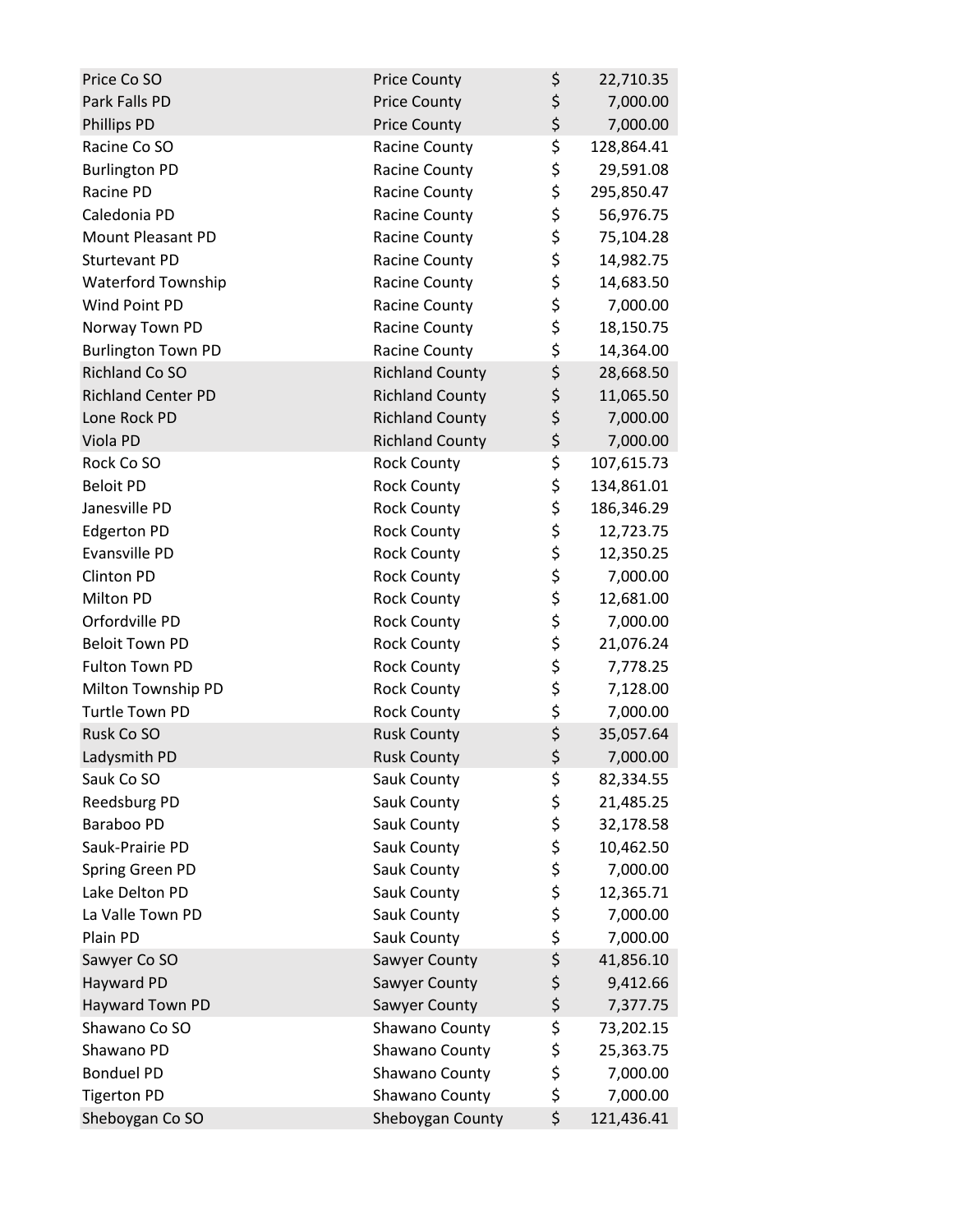| Plymouth PD                    | Sheboygan County          | \$       | 19,714.50  |
|--------------------------------|---------------------------|----------|------------|
| Sheboygan PD                   | Sheboygan County          | \$       | 152,333.74 |
| Sheboygan Falls PD             | Sheboygan County          | \$       | 17,860.50  |
| Elkhart Lake PD                | Sheboygan County          | \$       | 7,000.00   |
| Kohler PD                      | Sheboygan County          | \$       | 7,000.00   |
| Cascade PD                     | Sheboygan County          | \$       | 7,000.00   |
| St. Croix Co SO                | St. Croix County          | \$       | 131,782.86 |
| Hudson PD                      | St. Croix County          | \$       | 42,769.25  |
| New Richmond PD                | St. Croix County          | \$       | 25,394.20  |
| Hammond PD                     | St. Croix County          | \$       | 7,000.00   |
| North Hudson PD                | St. Croix County          | \$       | 8,583.75   |
| Roberts PD                     | St. Croix County          | \$       | 7,000.00   |
| <b>Baldwin PD</b>              | St. Croix County          | \$       | 9,162.00   |
| Glenwood City PD               | St. Croix County          | \$       | 7,000.00   |
| Somerset PD                    | St. Croix County          | \$       | 7,000.00   |
| <b>Star Prairie PD</b>         | St. Croix County          | \$       | 7,000.00   |
| Woodville PD                   | St. Croix County          | \$       | 7,000.00   |
| Taylor Co SO                   | <b>Taylor County</b>      | \$       | 34,505.71  |
| Medford PD                     | <b>Taylor County</b>      | \$       | 12,994.03  |
| Rib Lake PD                    | <b>Taylor County</b>      | \$       | 7,000.00   |
| Gilman PD                      | <b>Taylor County</b>      | \$       | 7,000.00   |
| Trempealeau Co SO              | <b>Trempealeau County</b> | \$       | 38,507.67  |
| Whitehall PD                   | <b>Trempealeau County</b> | \$       | 7,000.00   |
| Arcadia PD                     | <b>Trempealeau County</b> | \$       | 7,000.00   |
| <b>Blair PD</b>                | <b>Trempealeau County</b> | \$       | 7,000.00   |
| Galesville PD                  | <b>Trempealeau County</b> | \$       | 7,000.00   |
| Independence PD                | <b>Trempealeau County</b> | \$       | 7,000.00   |
| Osseo PD                       | <b>Trempealeau County</b> | \$       | 7,000.00   |
| Strum PD                       | <b>Trempealeau County</b> | \$       | 7,000.00   |
| Trempealeau PD                 | <b>Trempealeau County</b> | \$       | 7,000.00   |
| Eleva PD                       | <b>Trempealeau County</b> | \$       | 7,000.00   |
| <b>Menominee Tribal PD</b>     | <b>Tribal</b>             | \$       | 33,303.63  |
| Oneida Tribal PD               | <b>Tribal</b>             | \$       | 60,997.50  |
| Stockbridge-Munsee PD          | <b>Tribal</b>             | \$       | 7,000.00   |
| Lac Courte Oreilles Tribal PD  | <b>Tribal</b>             | \$<br>\$ | 14,558.90  |
| <b>Red Cliff PD</b>            | <b>Tribal</b>             |          | 7,000.00   |
| St. Croix Tribal PD            | <b>Tribal</b>             | \$<br>\$ | 7,000.00   |
| Ho Chunk Tribal PD             | <b>Tribal</b>             |          | 7,000.00   |
| Lac du Flambeau PD             | <b>Tribal</b>             | \$       | 20,581.23  |
| Sokaogon Chippewa Community PD | <b>Tribal</b>             | \$       | 7,000.00   |
| Vernon Co SO                   | <b>Vernon County</b>      | \$       | 50,599.87  |
| La Farge PD                    | Vernon County             | \$       | 7,000.00   |
| Viroqua PD                     | Vernon County             | \$       | 9,915.75   |
| Westby PD                      | Vernon County             | \$       | 7,000.00   |
| Readstown PD                   | Vernon County             | \$       | 7,000.00   |
| Hillsboro PD                   | Vernon County             | \$       | 7,000.00   |
| Ontario PD                     | Vernon County             | \$       | 7,000.00   |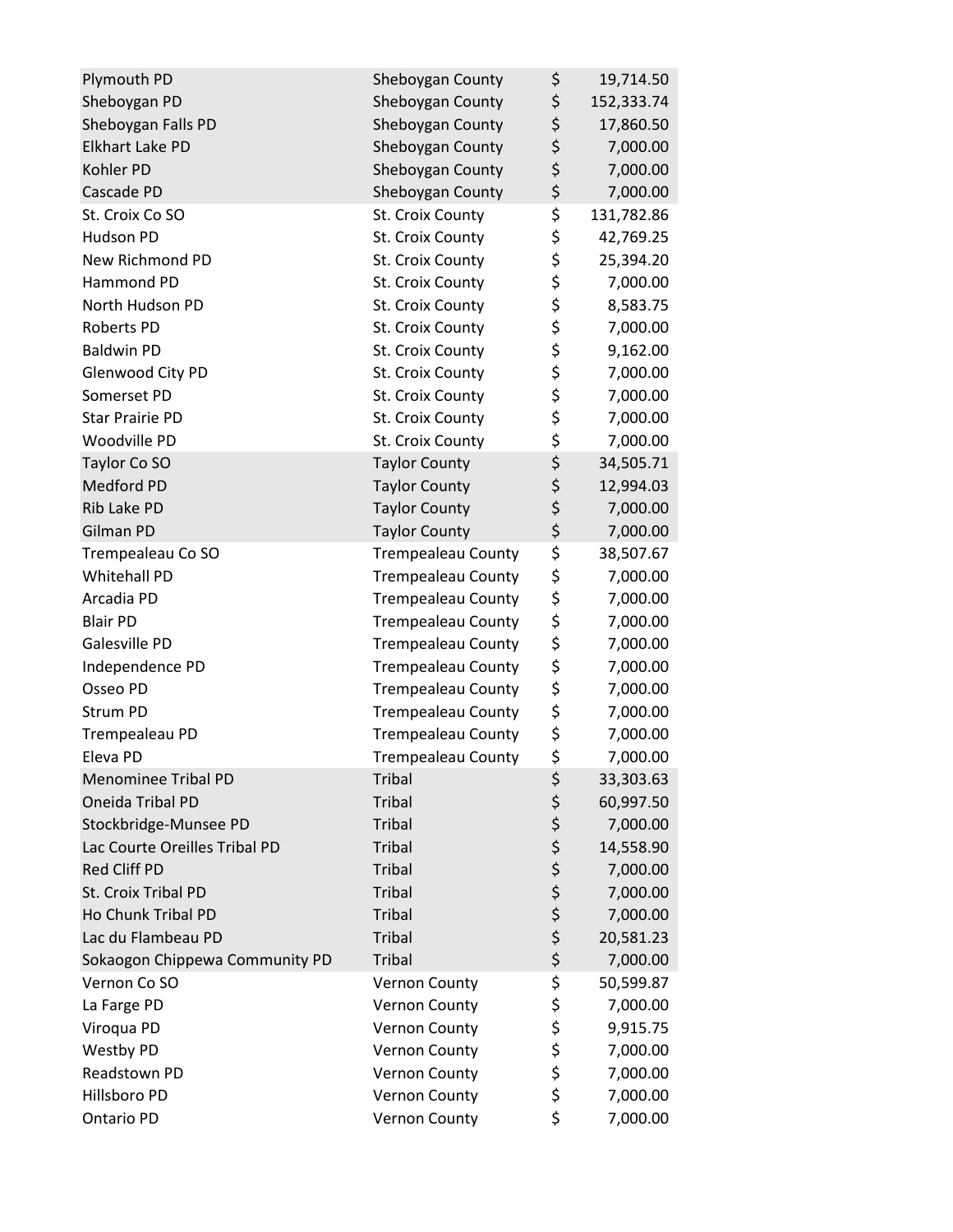| Coon Valley PD            | <b>Vernon County</b>     | \$<br>7,000.00   |
|---------------------------|--------------------------|------------------|
| Vilas Co SO               | <b>Vilas County</b>      | \$<br>46,823.28  |
| Eagle River PD            | <b>Vilas County</b>      | \$<br>7,000.00   |
| Walworth Co SO            | <b>Walworth County</b>   | \$<br>73,935.00  |
| Delavan PD                | <b>Walworth County</b>   | \$<br>26,071.45  |
| Elkhorn PD                | <b>Walworth County</b>   | \$<br>27,316.33  |
| Lake Geneva PD            | <b>Walworth County</b>   | \$<br>18,353.25  |
| Walworth PD               | <b>Walworth County</b>   | \$<br>7,000.00   |
| <b>Whitewater PD</b>      | <b>Walworth County</b>   | \$<br>44,056.04  |
| Linn Township PD          | <b>Walworth County</b>   | \$<br>7,000.00   |
| <b>Bloomfield PD</b>      | <b>Walworth County</b>   | \$<br>14,316.75  |
| East Troy Town PD         | <b>Walworth County</b>   | \$<br>9,135.00   |
| East Troy Village PD      | <b>Walworth County</b>   | \$<br>11,955.94  |
| Fontana PD                | <b>Walworth County</b>   | \$<br>7,000.00   |
| Geneva Town PD            | <b>Walworth County</b>   | \$<br>11,351.25  |
| Genoa City PD             | <b>Walworth County</b>   | \$<br>7,000.00   |
| Sharon PD                 | <b>Walworth County</b>   | \$<br>7,000.00   |
| Williams Bay PD           | <b>Walworth County</b>   | \$<br>7,000.00   |
| Delavan Town PD           | <b>Walworth County</b>   | \$<br>12,008.25  |
| <b>Troy Town PD</b>       | <b>Walworth County</b>   | \$<br>7,000.00   |
| Washburn Co SO            | <b>Washburn County</b>   | \$<br>29,266.31  |
| Spooner PD                | <b>Washburn County</b>   | \$<br>8,849.32   |
| <b>Birchwood PD</b>       | <b>Washburn County</b>   | \$<br>7,000.00   |
| Minong PD                 | <b>Washburn County</b>   | \$<br>7,000.00   |
| Shell Lake PD             | <b>Washburn County</b>   | \$<br>7,000.00   |
| Washington Co SO          | <b>Washington County</b> | \$<br>129,172.24 |
| Germantown PD             | <b>Washington County</b> | \$<br>45,299.25  |
| Hartford PD               | <b>Washington County</b> | \$<br>35,039.25  |
| Kewaskum PD               | <b>Washington County</b> | \$<br>9,652.50   |
| West Bend PD              | <b>Washington County</b> | \$<br>91,934.84  |
| Slinger PD                | <b>Washington County</b> | \$<br>12,647.25  |
| Hartford Township PD      | <b>Washington County</b> | \$<br>8,012.25   |
| Jackson PD                | <b>Washington County</b> | \$<br>16,305.75  |
| Newburg PD                | <b>Washington County</b> | \$<br>7,000.00   |
| <b>Big Cedar PD</b>       | <b>Washington County</b> | \$<br>7,000.00   |
| <b>Trenton Town PD</b>    | <b>Washington County</b> | \$<br>9,990.00   |
| West Bend Town PD         | <b>Washington County</b> | \$<br>10,876.50  |
| Waukesha Co SO            | Waukesha County          | \$<br>289,235.36 |
| <b>Brookfield PD</b>      | Waukesha County          | \$<br>88,317.00  |
| Elm Grove PD              | Waukesha County          | \$<br>13,860.00  |
| <b>Menomonee Falls PD</b> | Waukesha County          | \$<br>86,152.50  |
| New Berlin PD             | Waukesha County          | \$<br>89,331.75  |
| Waukesha PD               | Waukesha County          | \$<br>197,566.91 |
| Muskego PD                | Waukesha County          | \$<br>56,783.25  |
| Delafield PD              | Waukesha County          | \$<br>17,068.50  |
| Oconomowoc PD             | Waukesha County          | \$<br>38,511.00  |
| <b>Butler PD</b>          | Waukesha County          | \$<br>7,000.00   |